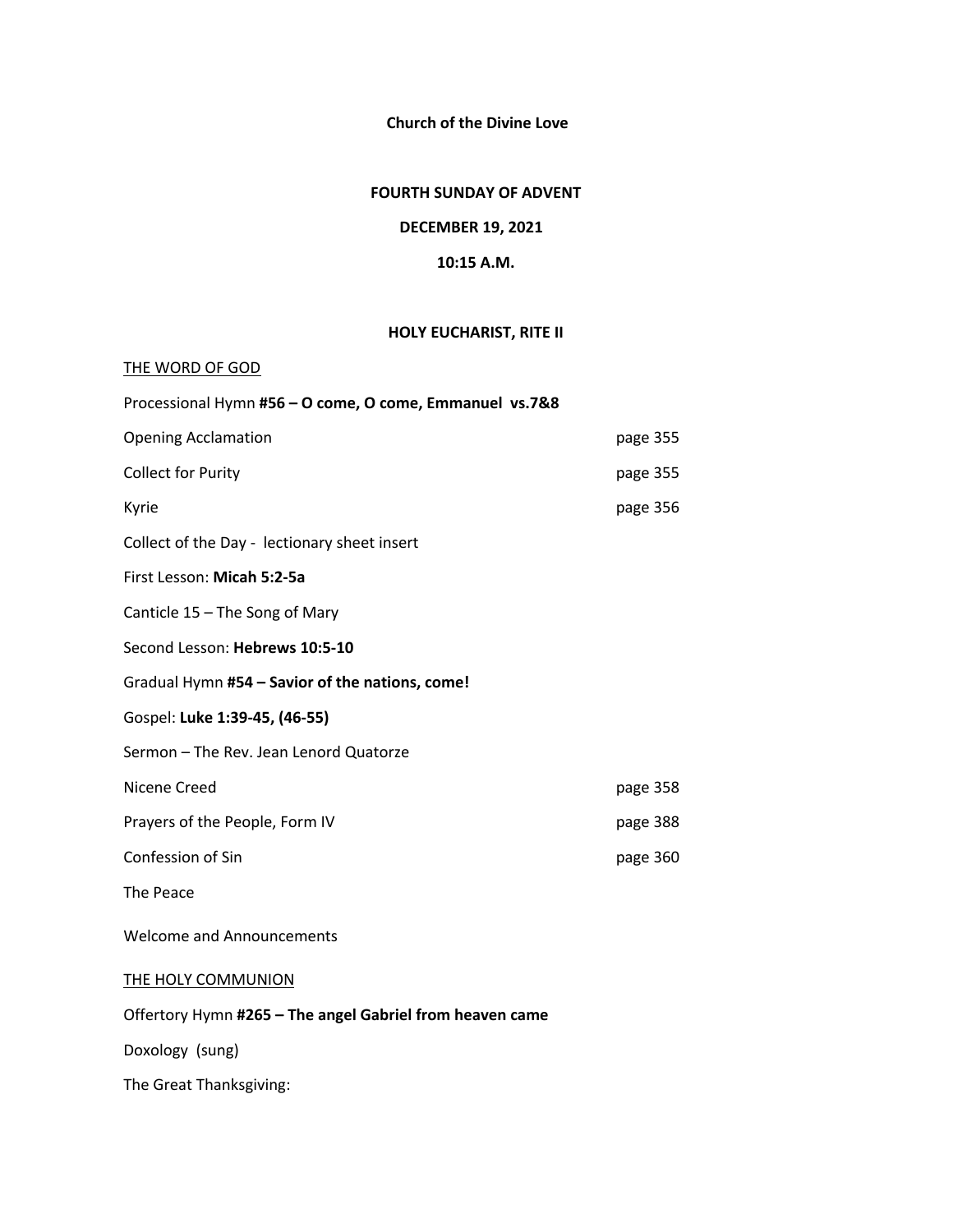| Eucharistic Prayer C                                         | page 369 |  |  |  |
|--------------------------------------------------------------|----------|--|--|--|
| Sanctus (S-130 in hymnal)                                    | page 362 |  |  |  |
| The Lord's Prayer                                            | page 364 |  |  |  |
| The Breaking of the Bread, Anthem & Prayer                   | page 337 |  |  |  |
| The Communion of the People                                  |          |  |  |  |
| Communion Hymn $-$ #267 – Praise we the Lord this day vs.1-3 |          |  |  |  |
| Post Communion Prayer                                        | page 365 |  |  |  |
| Prayer for Peace - on insert                                 |          |  |  |  |
| Prayer of St. Francis                                        | page 833 |  |  |  |
| Dismissal Hymn #66 - Come, thou long expected Jesus          |          |  |  |  |

# Prayer before Worship

Almighty God, who pours out on all who desire it, the spirit of grace. Deliver us, when we draw near to you, from coldness of heart and wanderings of mind, that with steadfast thoughts and kindled affections we may worship you in spirit and in truth; through Jesus Christ our Lord. Amen.

Hymn to be sung during the consecration: Father I adore you, Lay my life before you, How I love you.

Repeat twice with second verse starting with Jesus and third verse starting with Spirit.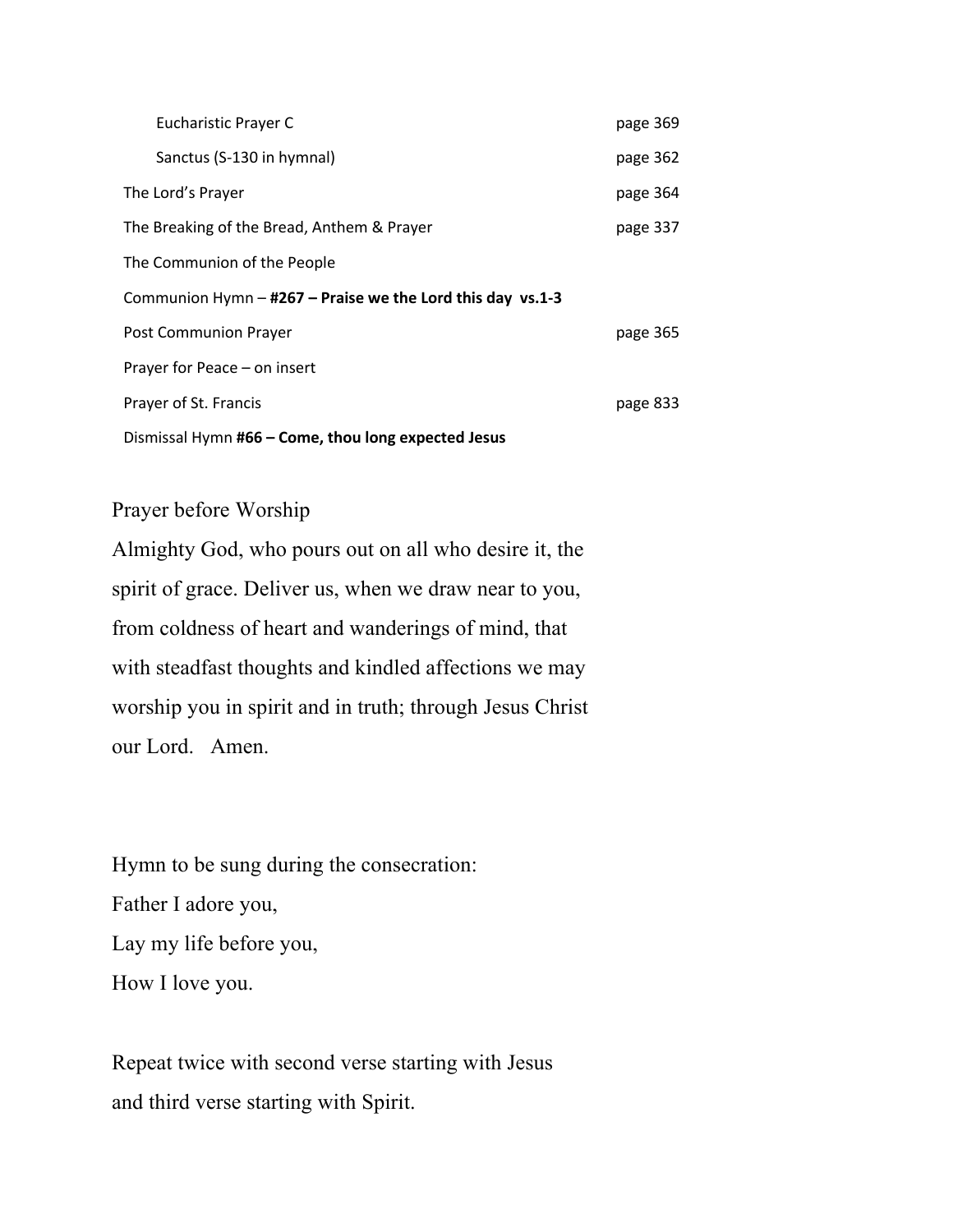### Prayer for Peace

Eternal God, in whose perfect kingdom no sword is drawn

but the sword of righteousness, no strength known but the strength of love: So mightily spread abroad your Spirit, that

all peoples may be gathered under the banner of the Prince

of Peace, as children of one Father; to whom be dominions

and glory, now and for ever. Amen

#### **Sermon Sunday December 19, 2021**

Micah 5: 2-5a; Canticle 3 or 15; Hebrews 10: 5-10; Luke 1: 39-45, (46-55).

### **Sisters and brothers in Christ,**

### **"Blessed is she who believed that there would be a fulfillment of what was spoken to her by the Lord."**

When I look at the various situations and circumstances of my life, the joys and sorrows, the successes and failures, the hopes and the disappointments, the struggles, and the accomplishments, I so want to find hidden within them a fulfillment of something spoken to me by the Lord. I don't think I'm alone in that. I don't think I am all that different from you or anyone else. I think we all want that, even if we don't know it. We want to believe.

We want to believe that our life and existence are more than our circumstances. We want to discover a value and meaning that is lasting and not situational. We want to know and experience God is with us. We long for something beyond the circumstances. It's not about denying or ignoring our circumstances. It's about believing through the circumstances rather than in the circumstances. It is a different way of believing than what we are used to.

Most of the time we take the facts of a situation, as we see them, and, using reason, come to our own conclusion. That's our usual way of believing. It's characterized by rational thought, deductive analysis, and scientific thinking. We allow the circumstances of our lives to determine or at least strongly influence what we believe about God, the world, others, and ourselves. In that regard, tragedy and violence in our nation and world will lead some to believe that evil has overcome good. An ancient Mayan calendar caused some to believe the world would end two days ago. The hardships of life can cause us to believe we are victims, entitled, and justified in our anger and resentment. Successes and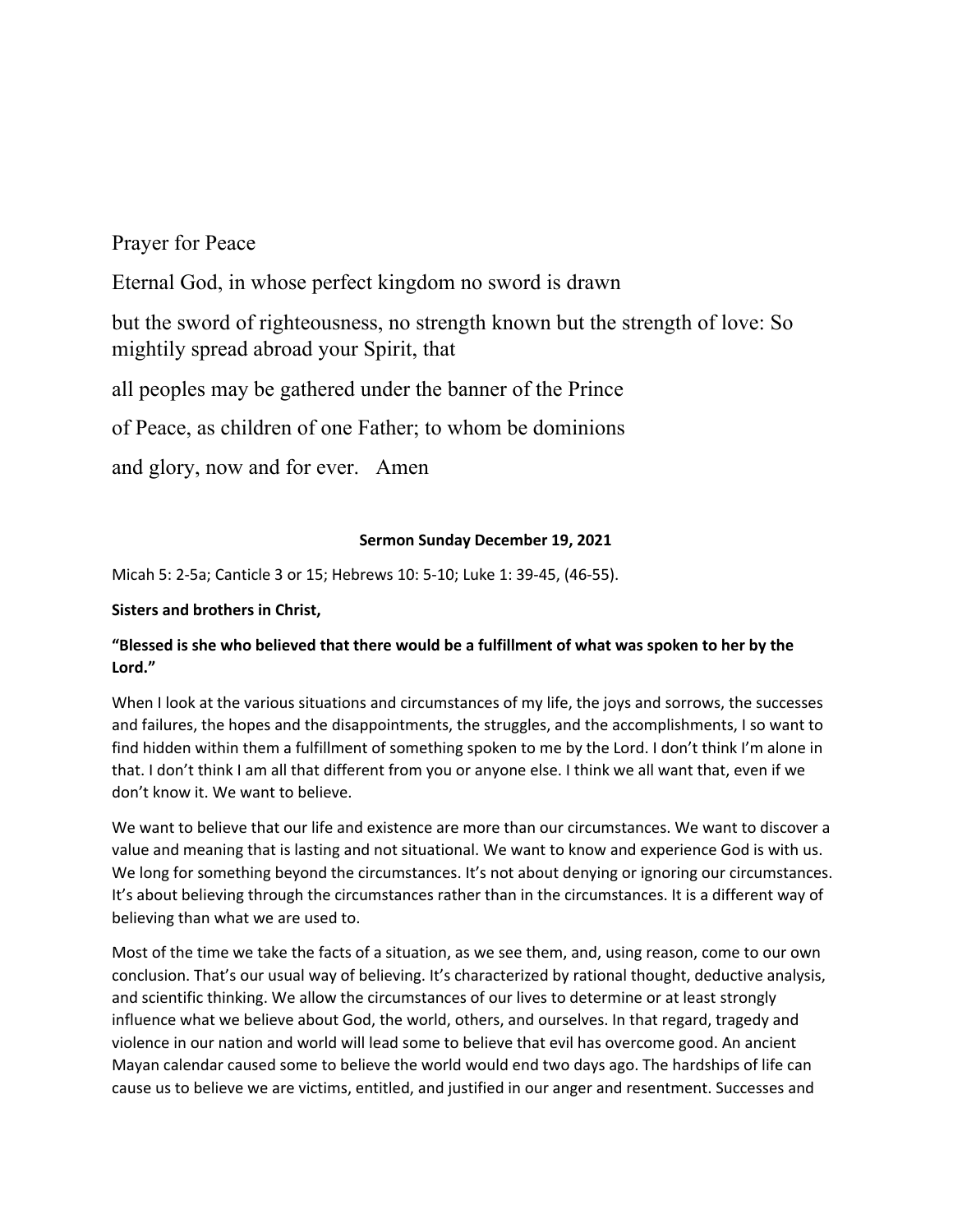accomplishments can make one believe he or she is blessed, fortunate, more deserving, or better than another. Some whose prayer goes unanswered believe God is absent, not listening, or just doesn't care.

At the sound of Mary's greeting Elizabeth is filled with the Holy Spirit. She recognizes and greets more than her younger cousin. She embraces the divinity carried inside Mary. She recognizes Mary as the mother of her Lord. On this day Elizabeth greets salvation. At the sound of Mary's greeting John, the forerunner, leaps for joy in Elizabeth's womb – the unborn prophet greeting the unborn Messiah. Together Elizabeth and John, by their greeting, proclaim that the time of our salvation is approaching. In many ways our own lives are a series of greetings, one after another. Every day we greet one another, family, friends, colleagues, strangers, enemies, and those in need. Every one of those greetings is pregnant with new life and the possibilities for love, compassion, forgiveness, reconciliation, healing, joy, beauty, wholeness, and holiness. In other words, the greetings of our lives are pregnant with salvation.

Today, some will hear about a young, unmarried, pregnant girl who claims that she saw and spoke with an angel, that she is a virgin, and that her pregnancy is an act of God, and believe the story is simply not true. After all virginity and pregnancy are mutually exclusive. Logic, reason, and human biology tell us so. Others will believe the story is only symbol or metaphor and, therefore, not real, and not true. What if, however, we really believed God is uniquely present and active in the circumstances of our lives, speaking a word? What if we truly believed there would be a fulfillment of the word spoken? What if instead of allowing the circumstances to determine what we believe we allowed our believing to reinterpret the circumstances?

That would be blessed believing, Elizabeth and Mary type of believing. Neither one should be nor could be pregnant. One is too old. One is too young. One is barren. One is a virgin. Yet, both are pregnant. Neither Elizabeth nor Mary allowed the circumstances of her life to define who she was or limit who she might become. Believing for them is not so much about what they see but how they see. Each one believed she was more than the circumstances of her life. Elizabeth believed she was more than just a barren, childless, old woman. Mary refused to accept that she was a no-one, another scandalous woman, but believed that she was the mother of the Holy One.

Both women saw, hidden within their particular situation, a deeper meaning, and a new life. They believed through the circumstances of their lives. Each one trusted that the God of the impossible was somehow in the circumstances reshaping, transforming, and fulfilling her very existence. That's why Elizabeth says, "Blessed is she who believed that there would be a fulfillment of what was spoken to her by the Lord. "Who is the "she" of whom Elizabeth speaks? To whom are her words directed? Just a few verses earlier Elizabeth said to Mary, "Blessed are you among women, and blessed is the fruit of your womb." Now Elizabeth says, "Blessed is she who believed." It is a subtle but significant shift, from "you" to "she." This is not only about Mary. It is about Elizabeth herself. It is about you and me. It is about anyone who is willing to believe, not in, but through the circumstances of his or her life. Elizabeth is speaking about the womb of humanity, the receptive, creative, and generative parts of our lives. The one who believes, conceives and bears the Word of God. There has been a fulfillment of the word spoken and that one declares God's works through the circumstances of his or her life.

It is always easier to reason than it is to really believe. It takes courage, Elizabeth, and Mary kind of courage, to not let the circumstances of our life determine our believing. It means setting aside our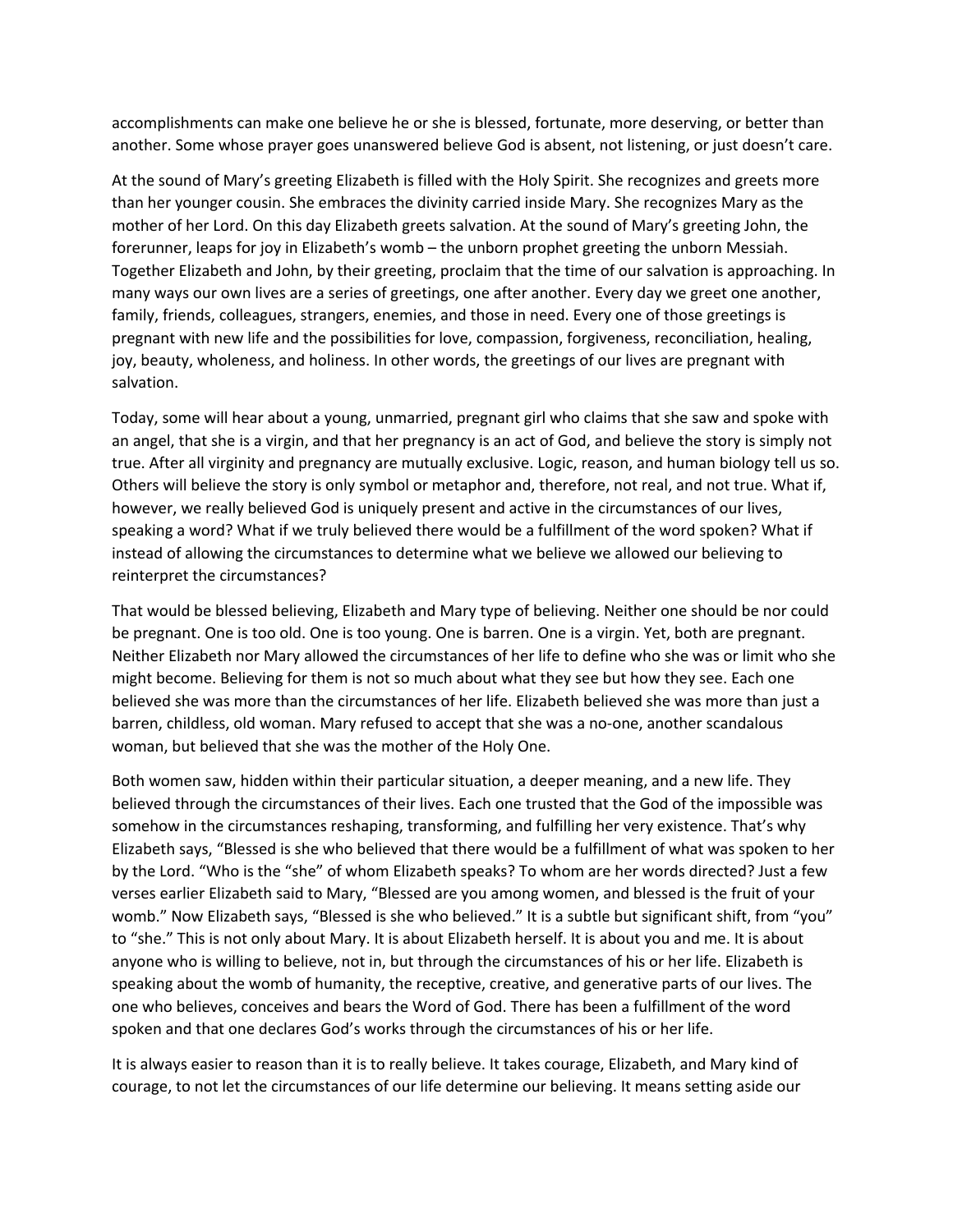usual way of thinking and understanding, setting aside what is logical and makes sense, and accepting and entrusting ourselves to a mystery that is bigger than us, our understanding, and even our faith.

That kind of believing cannot be limited by what is reasonable, explainable, or even acceptable. It trusts that in every moment of every circumstance the word of God is being fulfilled. That kind of believing impregnates our lives and world with hope, possibilities, and expectations beyond what is factually true, historically accurate, and objectively verifiable. That kind of believing means our life and world are larger than the circumstances in which we live. The bigger our life and world are, the more room we offer God. That kind of believing blesses and in the moment of blessing our soul magnifies the Lord and our spirit rejoices in God our savior**. Amen.**

Masks are required during the service.

| <b>4 ADVENT</b>      | 10:15 AM   | HOLY EUCHARIST, RITE II                                  | (also on zoom) |
|----------------------|------------|----------------------------------------------------------|----------------|
|                      |            | THRIFT SHOP CHRISTMAS SALE IS OPEN FOLLOWING THE SERVICE |                |
| <b>MONDAY</b>        | $8:00$ AM  | AA MEETING                                               |                |
| WEDNESDAY 7:00 PM    |            | <b>AL-ANON MEETING</b>                                   |                |
|                      |            |                                                          |                |
| THURSDAY             | 10AM-2PM   | THRIFT SHOP CHRISTMAS SALE                               |                |
|                      | 8:00 PM    | AA MEETING                                               |                |
| <b>CHRISTMAS EVE</b> | 7:00 PM    | HOLY EUCHARIST, RITE II                                  |                |
| <b>CHRISTMAS DAY</b> | 10:15 AM   | HOLY EUCHARIST, RITE II                                  |                |
| 4 ADVENT             | $10:15$ AM | HOLY EUCHARIST, RITE II                                  | (also on zoom) |

SUPPORT THE FOOD DRIVE – DROP-OFF IN THE KITCHEN